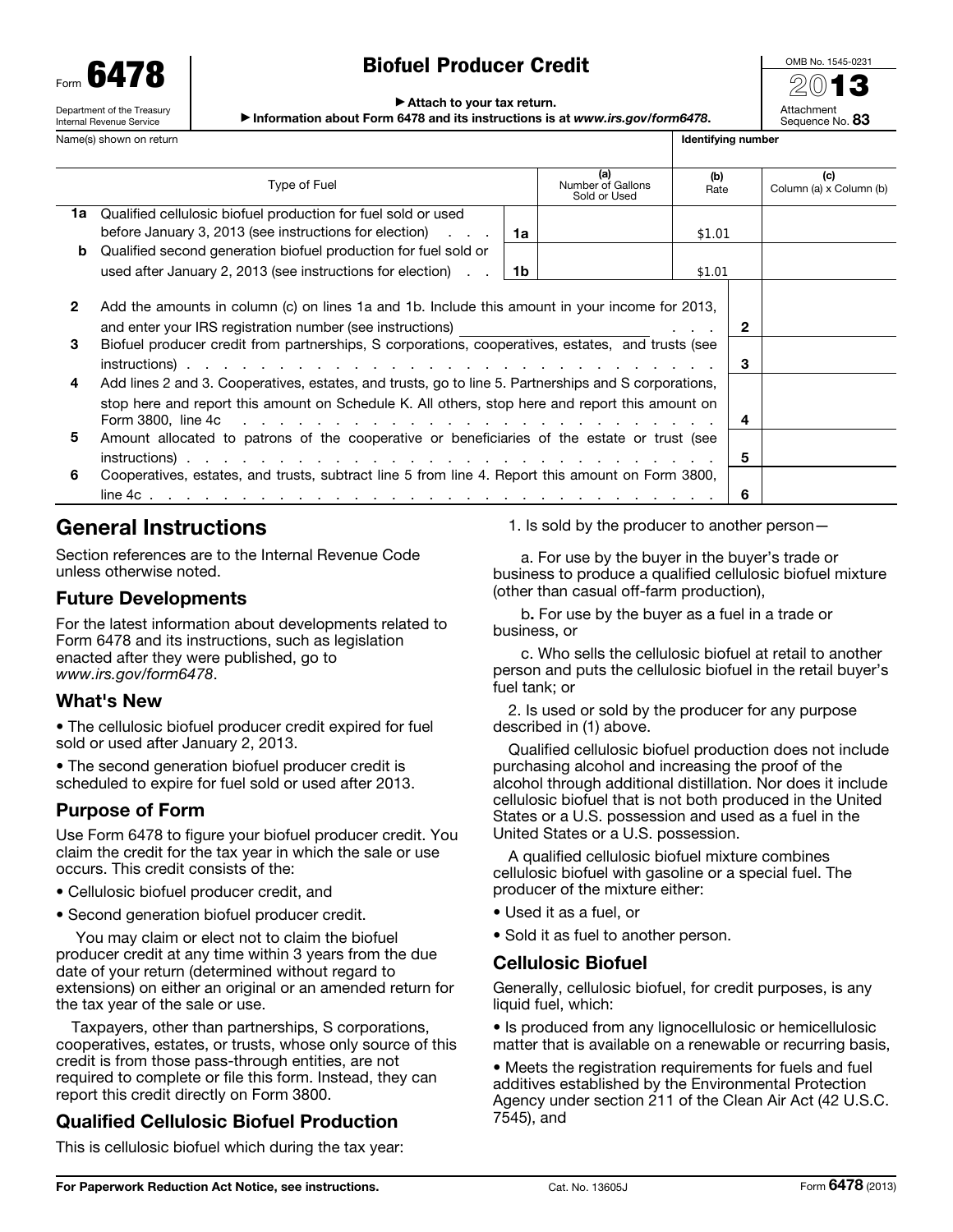• Is not alcohol of less than 150 proof. In figuring the proof of any alcohol, disregard any added denaturants (additives that make the alcohol unfit for human consumption).

However, cellulosic biofuel does not include any fuel if:

• More than 4% of the fuel (determined by weight) is any combination of water and sediment,

• The ash content of the fuel is more than 1% (determined by weight), or

• The fuel has an acid number greater than 25.

### Qualified Second Generation Biofuel Production

This is second generation biofuel which during the tax year:

1. Is sold by the producer to another person—

a. For use by the buyer in the buyer's trade or business to produce a qualified second generation biofuel mixture (other than casual off-farm production),

b. For use by the buyer as a fuel in a trade or business, or

c. Who sells the second generation biofuel at retail to another person and puts the second generation biofuel in the retail buyer's fuel tank; or

2. Is used or sold by the producer for any purpose described in (1) above.

Qualified second generation biofuel production does not include purchasing alcohol and increasing the proof of the alcohol through additional distillation. Nor does it include second generation biofuel that is not both produced in the United States or a U.S. possession and used as a fuel in the United States or a U.S. possession.

A qualified second generation biofuel mixture combines second generation biofuel with gasoline or a special fuel. The producer of the mixture either:

• Used it as a fuel, or

• Sold it as fuel to another person.

#### Second Generation Biofuel

Generally, second generation biofuel, for credit purposes, is any liquid fuel, which:

• Is derived by, or from, qualified feedstocks;

• Meets the registration requirements for fuels and fuel additives established by the Environmental Protection Agency under section 211 of the Clean Air Act (42 U.S.C. 7545); and

• Is not alcohol of less than 150 proof. In figuring the proof of any alcohol, disregard any added denaturants (additives that make the alcohol unfit for human consumption).

A qualified feedstock is:

• Any lignocellulosic or hemicellulosic matter that is available on a renewable or recurring basis, and

• Any cultivated algae, cyanobacteria, or lemna.

However, second generation biofuel does not include any fuel if:

• More than 4% of the fuel (determined by weight) is any combination of water and sediment,

• The ash content of the fuel is more than 1% (determined by weight), or

• The fuel has an acid number greater than 25.

Special rules for algae. For sales described in (1) under *Qualified Second Generation Biofuel Production*, earlier, second generation biofuel also includes certain liquid fuel, which:

• Is derived by, or from, any cultivated algae, cyanobacteria, or lemna, and

• Is not alcohol of less than 150 proof (disregard any added denaturants).

But only if this fuel is sold by the producer to another person for refining by such other person into a liquid fuel which will meet the registration requirements for fuels and fuel additives established by the Environmental Protection Agency under section 211 of the Clean Air Act (42 U.S.C. 7545), and not include any fuel if:

• More than 4% of the fuel (determined by weight) is any combination of water and sediment,

• The ash content of the fuel is more than 1% (determined by weight), or

• The fuel has an acid number greater than 25.

Also, once this fuel is sold by the producer to another person for refining by such person into a fuel which will meet these requirements, neither the producer nor any other person can use such fuel (or any fuel derived from such fuel) to figure a second credit for qualified second generation biofuel production.

# Registration

All producers of cellulosic or second generation biofuel must be registered with the IRS. See Form 637, Application for Registration.

#### Recapture of Credit

You must pay a tax on each gallon of cellulosic or second generation biofuel at the rate you used to figure the credit if you do not use the fuel for the purposes described under *Qualified Cellulosic Biofuel Production* or *Qualified Second Generation Biofuel Production*, earlier.

Report the tax on Form 720, Quarterly Federal Excise Tax Return.

# Specific Instructions

#### Line 1a

Enter the number of gallons of cellulosic biofuel sold or used before January 3, 2013, that meets the conditions listed under *Qualified Cellulosic Biofuel Production,*  earlier. Multiply by the rate of \$1.01 per gallon.

#### Line 1b

Enter the number of gallons of second generation biofuel sold or used after January 2, 2013, that meets the conditions listed under *Qualified Second Generation Biofuel Production*, earlier. Multiply by the rate of \$1.01 per gallon.